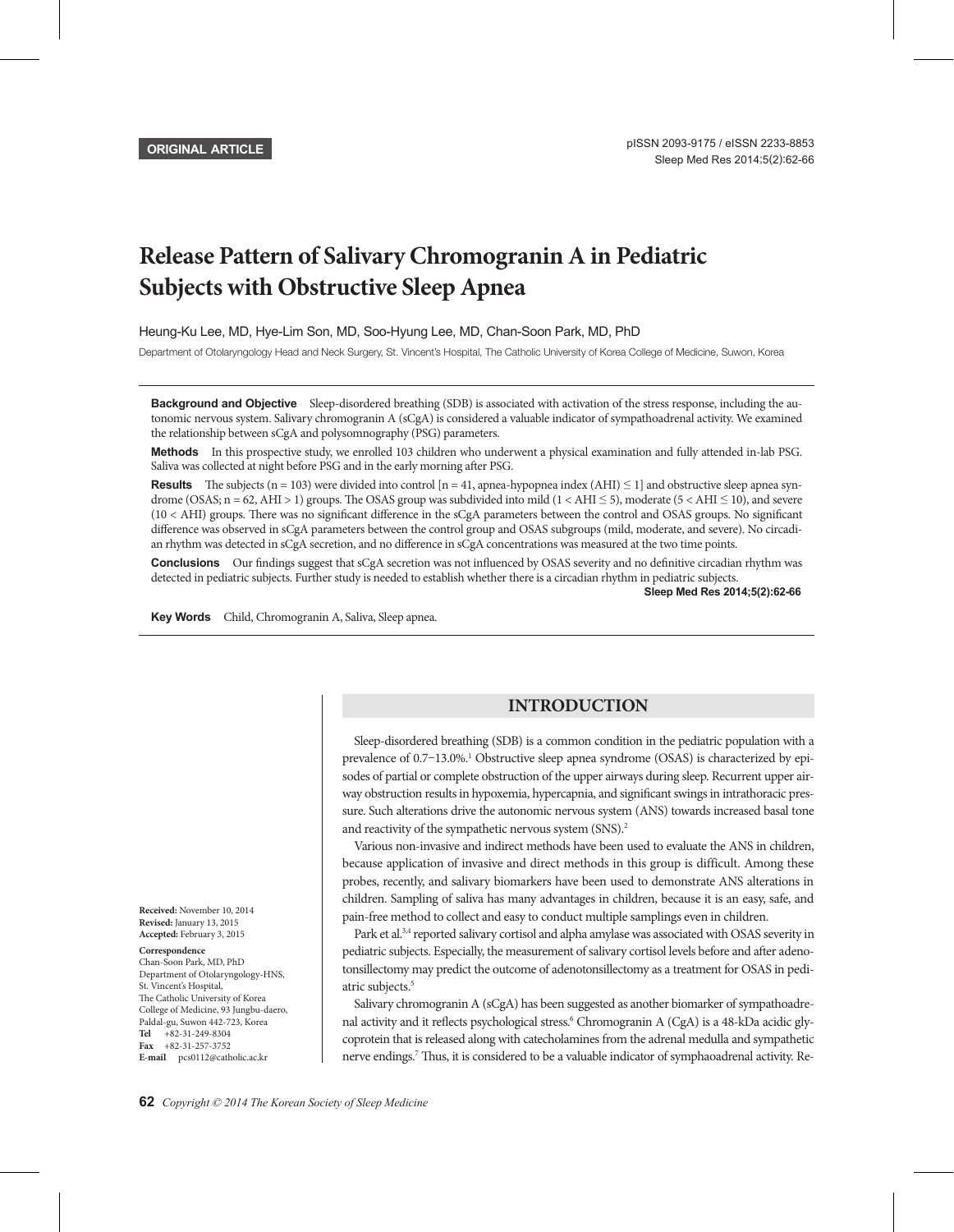cently, sCgA was shown to be produced by the human submandibular gland and secreted into the saliva. Den et al.<sup>8</sup> reported a circadian rhythm of sCgA in humans. They reported that the sCgA levels peaked at awakening and then quickly decreased to a nadir 1 hour later, remaining at a low level throughout the day, and finally increasing again at night.

Lee et al.<sup>9</sup> suggested that sCgA was a useful marker of stress. They examined sCgA responses before and after venipuncture in hospitalized children. sCgA levels immediately after venipuncture were significantly higher than those before it.

Our previous data showed that salivary biomarkers, including salivary cortisol and alpha amylase, were correlated with OSA and may be useful for predicting SDB severity in pediatric subjects. To our knowledge, there are few reported studies of sCgA in OSAS patients. Thus, we investigated the association of sCgA as a biomarker of the SNS in pediatric subjects with OSAS.

## **METHODS**

#### **Subjects**

In total, 103 children, aged 3–13 years, with suspicion of SDB or enlarged tonsils/adenoids regardless of SDB and who presented at the Department of Otolaryngology Head and Neck Surgery, St. Vincent's Hospital, Suwon, Republic of Korea, between July 2011 and June 2012 were enrolled prospectively in this study.

After taking a history from the parents regarding past medical conditions and medications and performing a complete otolaryngological examination, fully attended overnight polysomnography (PSG) was performed, and saliva from each child was collected in special tubes at ~10 pm before PSG and the morning following PSG. We excluded subjects with other chronic medical or psychiatric illnesses, sinonasal disease (antrochoanal polyp or nasal polyposis), and congenital anomalies with craniofacial abnormalities.

The objectives and methods of the study were explained to all participants and their parents. Informed consent was obtained from the parents before enrollment. This study protocol was reviewed and approved by the Ethics Committee for Clinical Studies at St. Vincent's Hospital, The Catholic University of Korea (VC11TISI0090).

#### **Polysomnography**

Fully attended overnight PSG was performed on all participants using a computerized PSG system (Somnologica software and Embla S700/A10 hardware; Embla Systems Inc., Broomfield, CO, USA). Physiological signals were recorded from four electroencephalogrphy (EEG) channels, two electrooculography channels, one electrocardiography-lead, three electromyograms (chin, anterior tibialis muscles, right and left), and one body position sensor. Respiratory signals were monitored with a nasal pressure transducer, an oral thermistor, a thoracic and abdominal respiratory effort sensor (piezo type), a pulse oxymeter, and a neck vibration sensor for snoring. All parameters were interpreted manually by a technician and reviewed by a physician.

Apnea was defined as the absence or reduction of > 90% of oronasal airflow for > 90% of the entire event for a period lasting at least two regular breaths. Hypopnea was defined as a 50% or greater air flow reduction lasting for at least two regular breaths, with desaturation of 3% or greater, awakening, or EEG arousal. The apnea-hypopnea index (AHI) was defined as the number of apnea and hypopnea episodes per hour of total sleep time. OSA in pediatric subjects was defined as AHI > 1.

### **Measurement of sCgA**

We instructed the children's parents to avoid extraordinary exercise on the day of the PSG test before saliva sampling. To minimize error, the children rinsed their mouth with water within 10 minutes before saliva sampling. We avoided sampling saliva collected within 60 minutes after eating a major meal, according to the manufacturer's protocol.

Saliva samples were collected using an unstimulated method that included tilting the head forward, allowing the saliva to pool on the floor of the mouth, and passing the saliva through a short straw into a polypropylene vial. Two saliva samples were collected in special tubes to check the diurnal variation of salivary alpha amylase (sAA): at ~10 pm on the day before PSG and at 7 am on the morning following PSG (within 60 minutes of waking up). The samples were refrigerated within 30 minutes and frozen at -20°C within 4 hours after collection. The samples were thawed completely on the day of the assay, vortexed, and centrifuged  $(1500 \times g, 15 \text{ minutes})$ . Samples were kept at room temperature before transfer to the assay plate. We measured sAA activity using a commercially available kinetic reaction assay kit (Salimetrics, State College, PA, USA).

The saliva parameters were divided as follows: 1) 'night' was the sCgA value before PSG (n-sCgA), 2) 'morning' was the sCgA value after PSG (m-sCgA), 3) 'subtracted' was defined as subtracting the night measurement from the morning measurement (sub-sCgA), and 4) the 'ratio' was the sCgA ratio of the morning and night measurements (r-sCgA).

## **Statistics**

Statistical analyses were conducted using the SPSS software (SPSS Inc., Chicago, IL, USA). Quantitative variables in the OSAS  $(AHI > 1)$  and control  $(AHI \le 1)$  groups were compared using Student's t-test, Fisher's exact test, and the  $\chi^2$  test. Analysis of variance test were performed to investigate the relationship among the control group and each OSAS subgroup. Paired t-tests were performed to assess the circadian rhythm of sCgA. A value of p < 0.05 was taken to indicate statistical significance.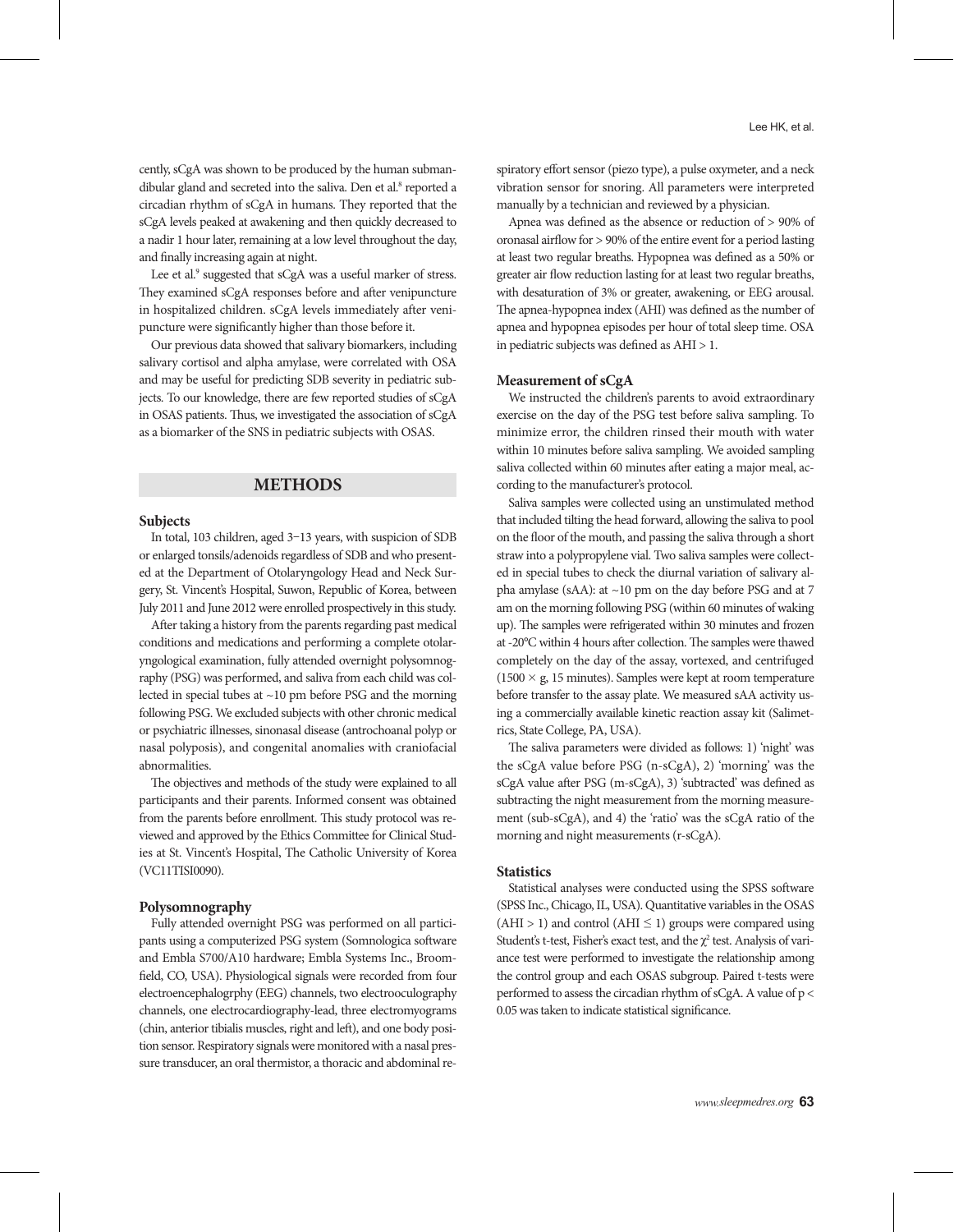|                         |                         | Control $(n = 41)$ | $OSAS(n = 62)$   | p value        |
|-------------------------|-------------------------|--------------------|------------------|----------------|
| Gender                  | Male $(\%)$             | 19(46.3)           | 44(71.0)         | 0.012          |
|                         | Female (%)              | 22(53.7)           | 18(29.0)         |                |
| Age                     |                         | $7.4 \pm 2.9$      | $6.8 \pm 3.1$    | 0.310          |
| <b>BMI</b>              |                         | $18.1 \pm 3.0$     | $18.3 \pm 3.9$   | 0.715          |
| Sleep parameters        | Total sleep time (min)  | $471.5 \pm 41.2$   | $466.7 \pm 38.4$ | 0.545          |
|                         | Sleep latency (min)     | $13.9 \pm 11.4$    | $18.0 \pm 16.2$  | 0.140          |
|                         | Sleep efficiency (%)    | $93.6 \pm 6.4$     | $91.7 \pm 7.1$   | 0.184          |
| Sleep stage duration    | N1                      | $5.2 \pm 2.6$      | $8.2 \pm 4.9$    | < 0.001        |
| (% of total sleep time) | N <sub>2</sub>          | $47.6 \pm 5.6$     | $45.2 \pm 6.5$   | 0.054          |
|                         | N <sub>3</sub>          | $27.1 \pm 5.2$     | $28.1 \pm 6.4$   | 0.426          |
|                         | <b>REM</b>              | $20.0 \pm 4.2$     | $18.7 \pm 5.5$   | 0.191          |
| Respiratory parameters  | AHI                     | $0.2 \pm 0.3$      | $13.6 \pm 19.4$  | ${}_{< 0.001}$ |
|                         | Lowest $O_2$ saturation | $90.5 \pm 15.2$    | $89.7 \pm 5.9$   | 0.770          |

**Table 1.** Basic demographic, anthropometric, and conventional polysomnographic date

Data are presented as means  $\pm$  SD, and as n (%).

P values of difference by  $\chi^2$  test, Fisher's exact test, and Student's t-test (two-tailed) with statistical significance set at  $\alpha$  = 0.05.

AHI: apnea-hypopnea index, BMI: body mass index, OSAS: obstructive sleep apnea syndrome, REM: rapid eye movement, SD: standard deviation.

|       | <b>Table 2.</b> Association between the normal group and the OSAS |  |  |  |  |
|-------|-------------------------------------------------------------------|--|--|--|--|
| group |                                                                   |  |  |  |  |

| sCgA       | Control $(n = 41)$ OSAS $(n = 62)$ |                 | p value |
|------------|------------------------------------|-----------------|---------|
| $n-sCgA$   | $12.1 \pm 14.6$                    | $10.6 \pm 14.0$ | 0.619   |
| $m-sCgA$   | $10.3 \pm 11.5$                    | $10.0 \pm 12.4$ | 0.904   |
| $sub-sCgA$ | $1.8 \pm 15.1$                     | $0.5 \pm 18.2$  | 0.739   |
| $r-sCgA$   | $3.4 + 9.5$                        | $5.2 \pm 11.0$  | 0.439   |

P values of difference between control vs. OSAS by Student's t-test. OSAS: obstructive sleep apnea syndrome, sCgA: salivary chromogranin A, n-sCgA: the sCgA value before PSG, m-sCgA: the sCgA value after PSG, sub-sCgA: subtracting the night measurement from the morning measurement, r-sCgA: the ratio of morning and night measurements, PSG: polysomnography.

# **RESULTS**

The subjects ( $n = 103$ ) were divided into control ( $n = 41$ , AHI < 1) and OSAS ( $n = 62$ , AHI  $\geq 1$ ) groups. Demographic data and PSG findings are presented in Table 1. The ratio of males:females in the OSAS group [44 males (71.0%), 18 females (29.0%)] differed from that in the control group [19 males (46.3%), 22 females (53.7%)]. No significant difference was observed between the two groups in age or body mass index. None of the sleep parameters was significantly different between the OSAS and control groups. N1 duration was significantly longer in the OSAS group ( $p < 0.001$ ), but N2 duration, slow wave sleep (N3), and rapid eye movement duration showed no significant difference. The lowest oxygen saturation in the OSAS group was not different from the control group. The number of AHI events per hour was significantly higher in the OSAS group than in the control group (Table 1).

There were no significant differences in sCgA parameters be-

tween the control and OSAS groups (Table 2).

After dividing the OSAS group into mild  $(1 < AHI \le 5)$ , moderate ( $5 < AHI \leq 10$ ), and severe (AHI > 10) subgroups, sCgA parameters showed no significant difference between the control and any OSAS subgroup (Table 3). There was no significant difference between the morning and night sCgA levels in each subgroup and the total group (Table 4).

# **DISCUSSION**

We investigated the levels of sCgA in response to OSAS in pediatric subjects. In our results, sCgA showed no significant difference between the control and OSAS groups, and showed no significant difference according to OSAS severity.

Chromogranin A is soluble protein, and its concentration is considered to be a surrogate for catecholamine because CgA and catecholamines are co-released into the extracellular environment. Dimsdale et al.<sup>10</sup> reported that the plasma CgA level correlated with the norepinephrine release rate. They suggested that CgA may offer a novel perspective on peripheral sympathetic activity.

Obstructive sleep apnea syndrome is associated with various cardiovascular morbidities in pediatric subjects. Many studies have reported cardiovascular sequelae, including changes in heart rate, blood pressure, and cardiac morphology in children with OSAS.2,11-13 As mentioned above, the underlying mechanism for the cardiovascular complications is thought to be changes in the ANS.14 Thus, we expected that sCgA may be increased in the morning and according to the OSAS severity. However, in contrast to our expectations, sCgA parameters showed no significant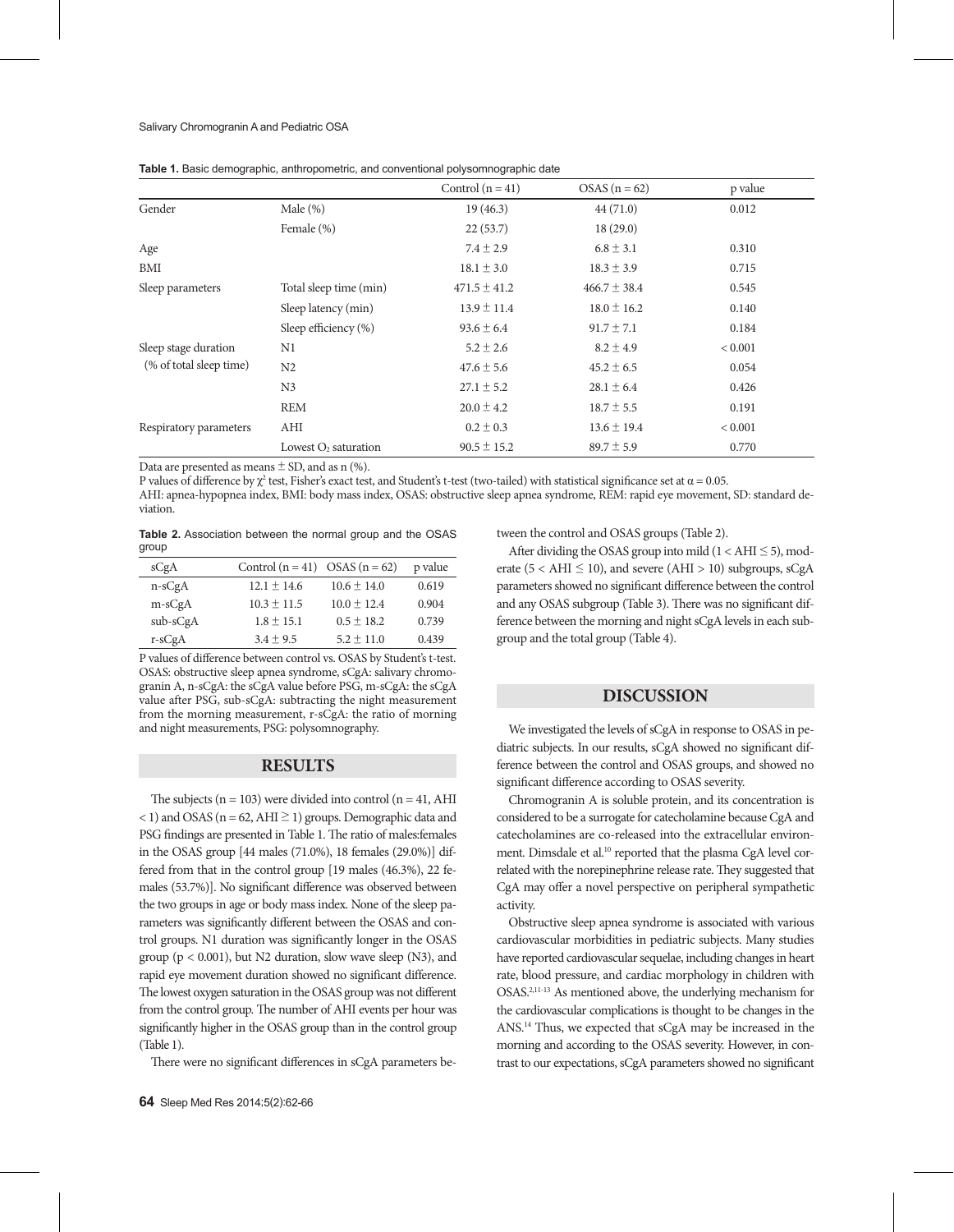|  | Table 3. Association between the normal and OSAS groups |  |  |  |  |
|--|---------------------------------------------------------|--|--|--|--|
|--|---------------------------------------------------------|--|--|--|--|

|            | Control.                     | Mild.                  | Moderate,                  | Severe,                |         |
|------------|------------------------------|------------------------|----------------------------|------------------------|---------|
| sCgA       | $0 \leq AHI \leq 1 (n = 41)$ | $1 < AHI < 5 (n = 25)$ | $5 \leq AHI < 10 (n = 12)$ | $10 \leq AHI (n = 25)$ | p value |
| $n-sCgA$   | $12.1 \pm 14.6$              | $10.1 \pm 13.5$        | $15.0 \pm 19.6$            | $8.7 \pm 10.9$         | 0.672   |
| $m-sCgA$   | $10.3 \pm 11.5$              | $8.7 \pm 11.8$         | $13.6 \pm 18.1$            | $9.7 \pm 9.3$          | 0.760   |
| $sub-sCgA$ | $11.2 \pm 10.8$              | $8.6 \pm 8.1$          | $14.3 \pm 15.6$            | $9.2 \pm 6.7$          | 0.434   |
| $r-sCgA$   | $1.8 \pm 15.1$               | $1.4 \pm 19.7$         | $1.4 \pm 21.2$             | $-1.0 \pm 15.3$        | 0.953   |

P values of difference between normal vs. mild vs. moderate vs. severe by ANOVA test.

OSAS: obstructive sleep apnea syndrome, sCgA: salivary chromogranin A, n-sCgA: the sCgA value before PSG, m-sCgA: the sCgA value after PSG, sub-sCgA: subtracting the night measurement from the morning measurement, r-sCgA: the ratio of morning and night measurements, AHI: apnea-hypopnea index, ANOVA: analysis of variance, PSG: polysomnography.

**Table 4.** Association between chromo-night and chromo-morning in each group

| Group              | n-sCgA          | $m-sCgA$        | p value |
|--------------------|-----------------|-----------------|---------|
| Total $(n = 103)$  | $11.2 \pm 14.2$ | $10.2 \pm 12.0$ | 0.557   |
| Control $(n = 41)$ | $12.1 \pm 14.6$ | $10.3 \pm 11.5$ | 0.479   |
| $OSAS(n = 62)$     | $10.6 \pm 14.0$ | $10.0 \pm 12.4$ | 0.834   |

P values of difference by paired t-test.

sCgA: salivary chromogranin A, n-sCgA: the sCgA value before PSG, m-sCgA: the sCgA value after PSG, OSAS: obstructive sleep apnea syndrome, PSG: polysomnography.

difference, which might have been due to the narrow range of AHI in pediatrics. Pediatric OSAS may be diagnosed if AHI is more than 1 and severe OSAS in children if AHI is more than 10. However, adult OSAS has a wide range of AHI and desaturation. In pediatric OSAS, the relatively small range of AHI and desaturation may not be enough to cause a change in sCgA. To our knowledge, there is no other report on sCgA in adult OSAS. Further studies are needed to make clarify the situation in adults.

To date, CgA has been investigated as a sensitive marker for the diagnosis of endocrine tumors, such as pheochromocytoma.15 Recently, there have been many studies about CgA as an indicator of psychological stress and chronic diseases. Nakane et al.16 reported that sCgA levels were elevated immediately before subjects gave an oral presentation and then decreased immediately after the presentation was finished, while it was not significantly elevated after physical exercise.

In an adult study, Den et al.<sup>17</sup> reported that the awakening sCgA concentration was decreased in the severe depression subscale. This study suggested that chronic psychological stress may influence sCgA secretion via chronic stress-related attenuation of the activity of the sympathetic-adrenomedullary system in healthy adult males. Reshma et al.<sup>18</sup> reported that the levels of CgA in the plasma and saliva were elevated in subjects with stress-induced chronic periodontitis. There were inconsistent results of sCgA secretion in response to chronic stress.

As mentioned above, sCgA has been reported to show a circadian rhythm in adults that peaked at awakening and then quickly decreased to a nadir 1 hour later, remaining at a low level throughout the day, and finally increasing again at night. However, plasma CgA did not show any obvious circadian rhythm, which might suggest salivary and plasma CgA have different

routes of secretion.<sup>8</sup> Hong et al.<sup>19</sup> reported a similar circadian pattern of sCgA in adult women. They recommended that appropriate sampling times for the salivary stress markers, CgA and cortisol, were at 7:00 (time of awakening), 8:00 (1 hour after awakening), 17:30 (early evening), and 22:30 (before sleep) for job stress assessments.

However, to our knowledge, there is no report related to chronic stress and sCgA secretion in pediatric subjects. Our results suggest that chronic stress in pediatric subjects may have little effect on sCgA. Further studies are required to assess sCgA response at awakening in pediatric subjects.

In our study, we performed sampling at two time points (time of awakening and before sleep). According to studies on sAA, the diurnal slope of sAA might be an alternative analysis strategy for assessing altered ANS function.<sup>20</sup> A study by Out et al.,<sup>21</sup> which compared the distributions of each of the diurnal slopes of sAA to the one based on four time points (waking, 12:00 pm, 5:00 pm, and 9:00 pm) suggested that the collection of a morning (waking) and an evening sample was sufficient to accurately characterize the diurnal slope.

Based on the papers mentioned above, two time point sampling was used in our study. There was no significant difference between morning and night levels of sCgA in the control or OSAS group. In human adult studies, the level of sCgA has a definite circadian release pattern. This result suggests that the sCgA release pattern in children may differ from that in adults. Because baseline sCgA levels vary among individuals, each subject showed a wide sCgA range. Further study is required to establish whether there is a circadian rhythm in pediatric subjects.

Despite its prospective design, our study had several limitations. First, the control group was not matched for gender, age, or number. Second, the subject's daytime activities were not fully controlled and third, we only used two time points for saliva sampling.

## **Conclusions**

In our results, sCgA showed no significant difference between the control and OSAS groups, and showed no significant difference according to OSAS severity. OSAS did not influence the level of sCgA. However, in pediatric subjects, further study is required to determine whether there is a circadian release pattern,